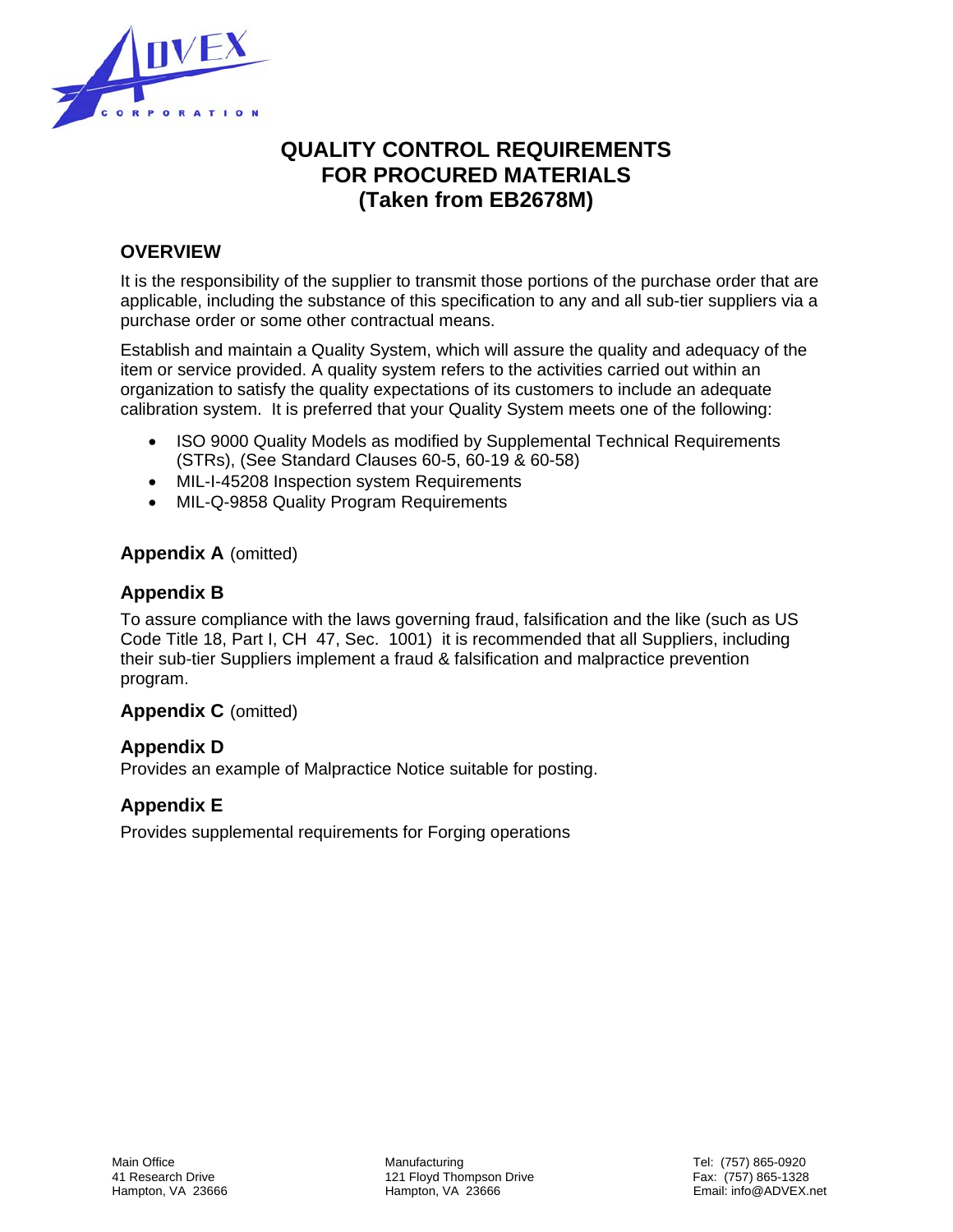# **1.0 REQUIREMENTS**

#### 1.1 **Order of Precedence**

In the event of any inconsistency in the ordering data, the inconsistency shall be resolved by giving precedence in the following order:

- 1. The Purchase Order (PO)
- 2. PO supplement.
- 3. The Drawing
- 4. Component Specification (Customer Specification)
- 5. Primary Reference Specifications and Standards (e.g. Military and Federal Specifications)
- 6. Sub-tier Specifications (e.g. Commercial Specifications)

If any discrepancy, differences or conflict exist between the ordering data and the drawings and specifications or between the drawings and specifications; a written inquiry is to be submitted to resolve the conflict, and the seller shall not proceed except at its own risk.

#### **1.2 Specification Effectivity**

 Requests to use earlier or later revisions of the sub-tier specifications must be submitted in writing.

#### **1.3 Forms**

#### a) **Vendor Information Requests (VIR)**

Requests for interpretation or clarification of any purchase order requirements, changes to drawings or specifications, and/ or requests for acceptance of a non-conforming conditions and repair welding authorizations (when required) shall be submitted in writing

#### b) **Vendor Procedure Approval Request (VPAR)**

All NDT (LP, MP, UT, VT, RT), Alloy Identity, Welding and Brazing production and repair and special processes (e.g. forging, 1<sup>st</sup> Article) must be performed in accordance with approved written procedures.

These procedures shall be submitted to Advex for approval. This shall be submitted and approved **prior to** performance of the applicable task. Failure to comply will be cause for rejection.

c) (omitted)

# **2.0 DOCUMENTATION/OFFICIAL RECORDS**

# **2.1 Official Records**

Official records are records that substantiate conformance to contractual requirements, including data entered into automated systems. All entries on official records shall be legible and documented with an instrument that provides a permanent record (e.g. ink pen). Authorized personnel signing official records shall be designated in writing by the Supplier. This authority may be granted by title or name. (e.g., QC Manager, Chief Metallurgist, Mr. John Doe, etc.)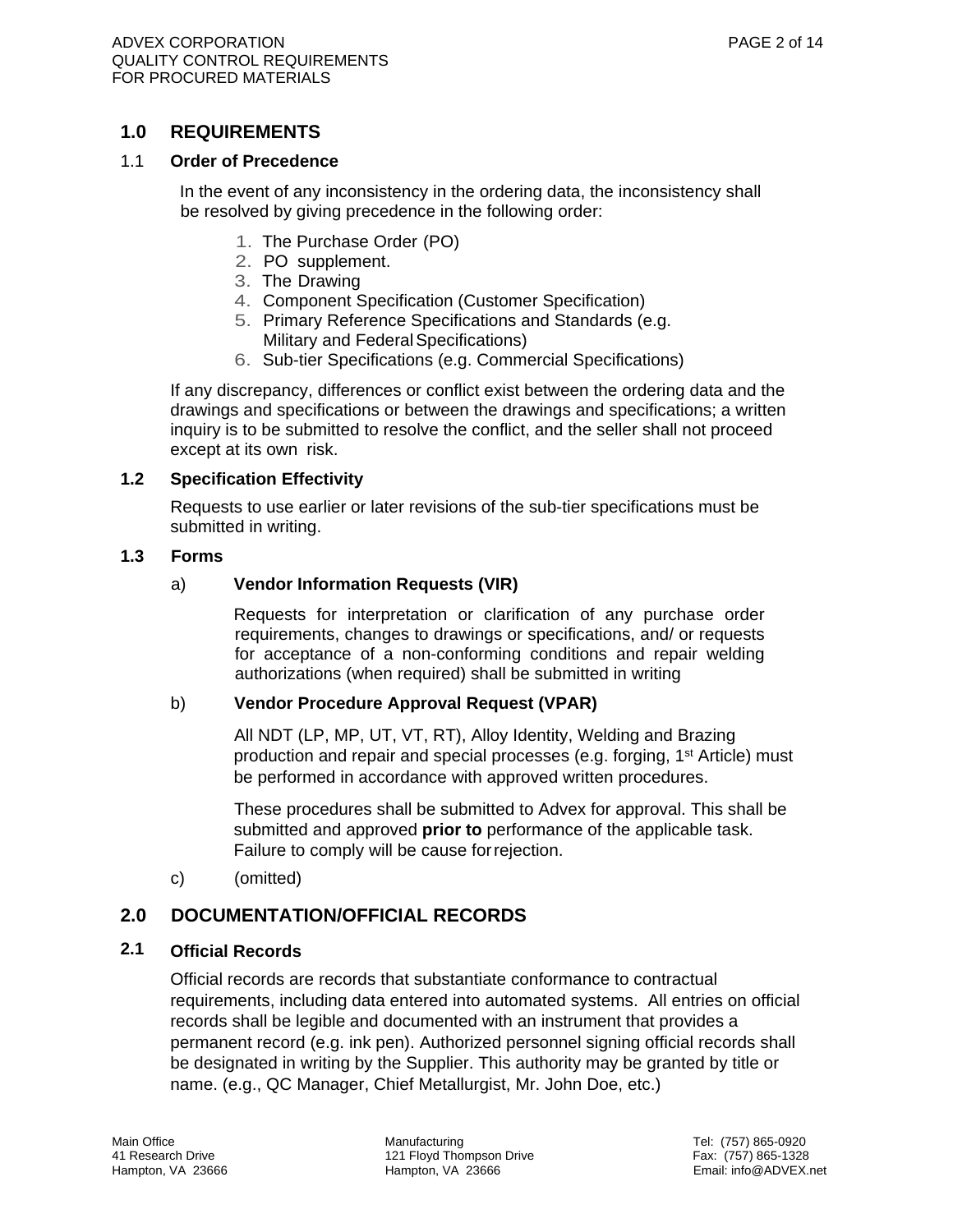- a) Signatures/Initials/Badge Numbers/Inspection Stamp on official records are verification that the action identified has been performed in accordance with requirements and the results are as recorded.
- b) Certifications shall be based on personal observations, other certified records, or direct reports from assigned personnel. Original raw inspection data sheets shall be retained when data are transcribed or summed on other forms.
- c) When a person, other than the one who performs the inspection or test activity, signs a quality document, they must indicate for whom they are signing (e.g. J. W. Brown (signature) for D.W. Smith (printed)).
- d) Material certification data (chemical analysis, mechanical and physical testing) must be recorded on the testing company's letterhead and shall bear the name, title, and signature of the authorized company representative. Certification data supplied to the Purchaser shall be either the original mill certification, original certification from the testing facility or exact photocopies of the original certifications.
- e) The Suppliers may provide a test report under their letterhead listing the results of all tests performed provided copies of the original testing results on testing activity letterhead are also included. In such cases, the Supplier's report shall clearly denote that the data is transcribed data.
- f) Statements on certification documents must be positive and unqualified. Words such as "To the best of our knowledge" or "We believe the information contained herein is true" are not acceptable.
- g) The supplier is required, unless permission is granted in writing or supplement to the purchase order, to use the same unit of measurement as specified in the technical data package when reporting inspection and acceptance data.
- h) The use of ditto marks and continuation arrows are not acceptable for repeated data, initials or signatures.

#### **2.3 Corrections to Documents**

- a) Corrections to official records shall be made by drawing a single line through the incorrect entry. Corrections to official records should be made by the person who made the original entry, a supervisor or a person assigned by the supervisor and must be initialed and dated in permanent ink. The original entry must remain legible. Erasure or other obliteration of information on official records is prohibited.
- b) When additional information is added, it shall be initialed and dated.
- c) When a document is retyped, in portion or completely, to correct or add information, it shall be identified as a **"CORRECTED COPY"** and all changes shall be identified (e.g. \*). The document shall be resigned and dated.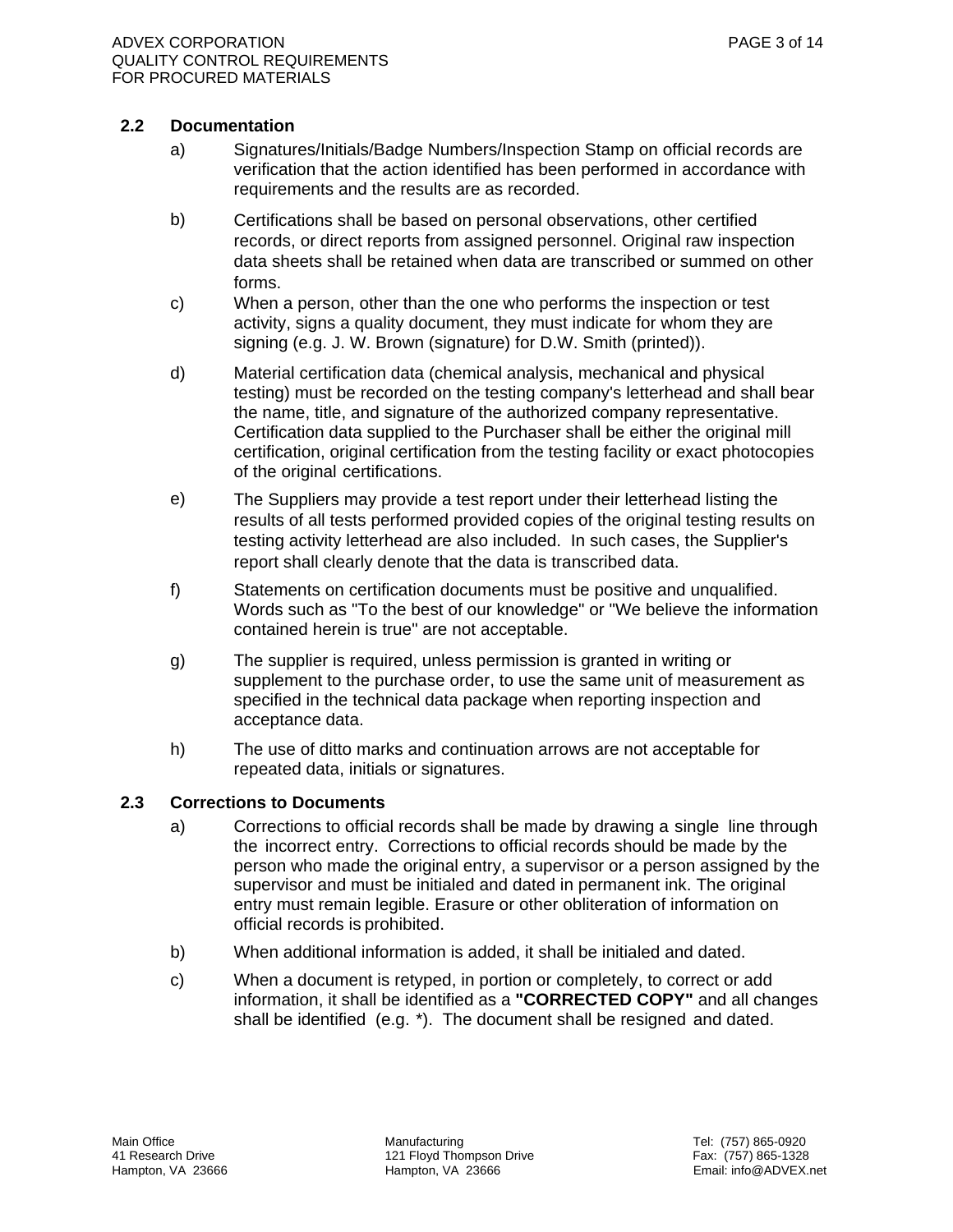#### **2.4 Record Retention**

- a) All test and inspection records including radiographs, furnace charts of heat treatment (unless otherwise noted in the purchase order), radiographic records, and reports of non-conformances, applicable to material supplied to the purchaser shall be retained by the supplier. These records shall include verification that all required inspections and tests have been accomplished with satisfactory results by a qualified individual.
- b) Test records shall be retained for a period of seven years after completion of the last item of the contract. (See paragraph 2.5)
- c) Where work is performed under continuing contracts or on other than a contractual basis, these records shall be retained for seven years from the date the work was performed.
- d) Records shall be made available to the purchaser within 36 hours upon request. When requested, the Supplier shall provide objective quality evidence that the item, material, or service used in the performance of this order is in full compliance with the appropriate specifications and indicated revisions.

#### **2.5 Destruction of Records**

At the end of the seven year retention period, as discussed in Paragraph 2.4 (b), the Supplier shall contact the Quality Department of the procuring activity for instructions. Destruction of test, inspection, Quality records and objective quality evidence must be approved by the procuring activity.

#### **2.6 Electronic Data Retention**

 Record retention periods also apply to electronic records. Records generated and maintained in the Supplier's information systems or equipment (including mainframe, mini, and microcomputer/ storage systems) are to be periodically reviewed by appropriate information owners and/ or custodians to ensure that record management requirements (i.e. controlled access, password protection and backup protection) are being met.

#### **2.7 Electronic Signatures**

#### **2.7.1 Definitions:**

2.7.1.1 Electronic Signatures

 The electronic signature is equivalent to a person's handwritten signature. It indicates approval of a certification of information or action(s) in the same manner as pen-and-ink signature.

#### 2.7.1.2 Electronic Identification

 The electronic identification is an electronic means of identifying a signer of an electronic record, document transaction, or instrument. It is unique and attributable to only one person. Examples of various electronic identifications include but are not limited to; an identifying keystroke, a password, a personal identification number (PIN), or a token or magnetic key.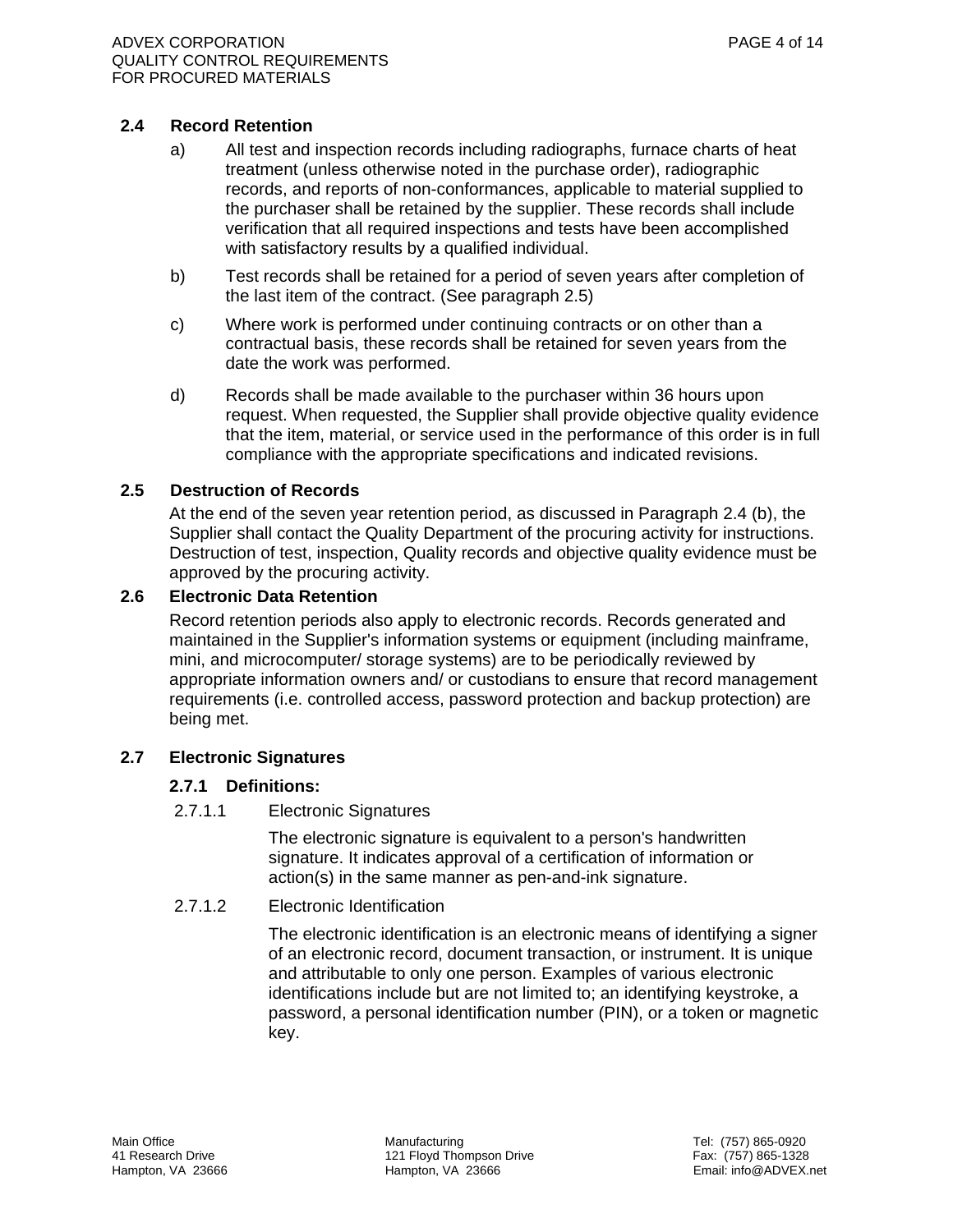### **2.7.2 Electronic Signature Process Controls**

The controls for the electronic signature process should provide:

- 2.7.2.1 The signer must take a distinct action to "sign" electronically.
- 2.7.2.2 A means to delegate signature authority which allows the delegated individual to utilize their own electronic identification (i.e., integrity of each person's electronic signature must be preserved.)
- 2.7.2.3 A means to identify the electronic signer by name on the electronic paper version of the document and be maintained for the retention life of the electronic record.
- 2.7.2.4 Preservation of unauthorized access to electronic identifications.
- 2.7.2.5 An established password policy to change electronic identification and not share electronic identification.
- 2.7.2.6 Reviews to ensure proper use of electronic signatures.
- 2.7.2.7 A means to identify an electronic signature on a record as an electronic signature.
- 2.7.2.8 Electronic signature applications shall not allow unauthorized users to change electronically signed documents, or records. All changes to electronically signed documents, or records made by authorized users shall be revision controlled, identify the person making the change, and shall clearly reflect that the document, or record has been revised.

#### **2.7.3 Electronic Signature Flow Data Down to Sub-Tier Suppliers and Sub-Contractors**

- 2.7.3.1 It is the Supplier's responsibility for implementation of Electronic Signature at sub-tier suppliers and sub-contractors.
- 2.7.3.2 The Supplier shall flow down these Electronic Signature requirements to their sub-tier suppliers and sub-contractors.
- 2.7.3.3 It is the Supplier's responsible to ensure that their suppliers or subcontractors have a policy for that addresses changes to electronically signed documents are ensures that changes are only performed by authorized personnel and all changes to electronically signed documents, or records are properly documented.
- 2.8 (omitted)

# **3.0 DRAWING AND DOCUMENT CONTROL**

3.1 The Supplier is not to assume that a replacement specification identified in a specification "Cancellation Notice" is equivalent or better than the cancelled specification. Specification cancellation notices do not modify the PO. If the Supplier intends to deviate from the invoked revision, permission must be obtained from the Purchaser in writing.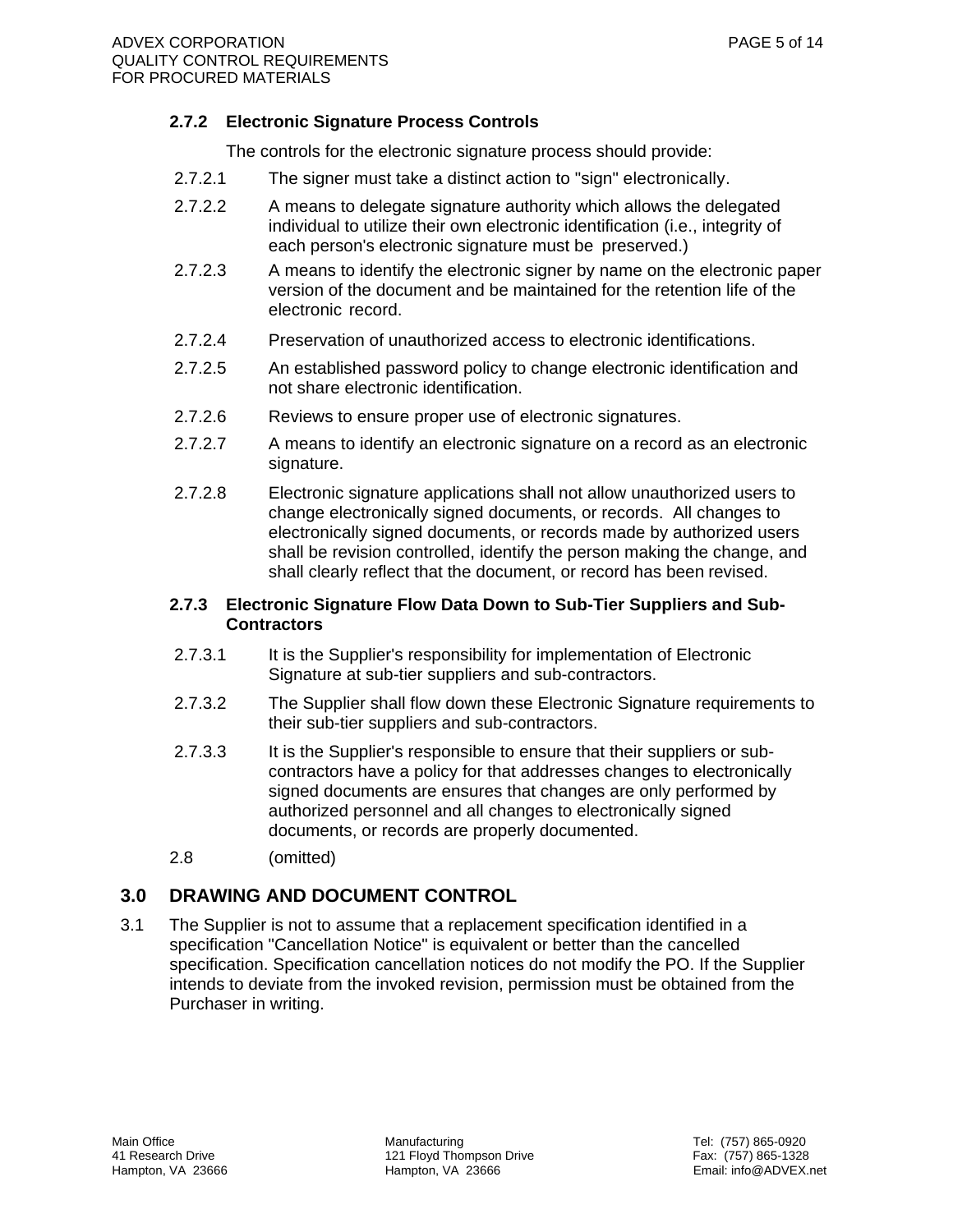3.2 Supplier drawings or sub-tier Supplier forging sketches may be required to be submitted to the purchaser for review and approval. When working to approved drawings, all proposed changes to these drawings must be submitted to the purchaser for approval in writing prior to use. The Supplier assumes all responsibility when work is performed to unapproved drawings.

# **4.0 DESIGN CHANGES**

- 4.1 Any changes to the design of an item or to a service being procured by the purchase order must be submitted in writing for Purchaser review and approval. Design change is defined to mean changes to any of the following:
	- Drawings approved by the Purchaser or Government
	- Specifications listed on documents issued or approved by the Purchaser or Government
	- Inspection systems
	- Reliability
	- Safety
	- Weight
	- Materials or special requirements
	- Unusual inspection or test procedures or equipment
	- Any special revision or model identification whether specified in the Purchase Order, or referenced document.
	- Any change that could affect interchangeability (Fit, Form, Function)
	- Change to approved manufacturing processes or procedures (1<sup>st</sup> Article tests, forging sketches, test specimen locations, etc.)
	- Any change that affects provisioning parts procured as onboard repair parts, shore based spares, or any part procured as a construction spare part.
- 4.2 The purchaser shall be notified in writing any work on dies/ patterns/ process tooling which will affect the dimensions of the product.
- 4.3 Where commercial brand names or names of specific manufacturers are specified in the purchase order together with terms such as "similar to" and "or equal", such identification is intended to be descriptive, but not restrictive, and is to indicate the quality and characteristics of products that will be satisfactory. Supplier's requests when submitted with justification in writing offering equal products will be considered for approval.
- 4.4 If the product or procedures specified have been approved by the Purchaser or the Government to qualify the product and to permit the supplier to become a qualified source for the product, the supplier may not change the process, material, material sources or procedure without prior approval by the Purchaser in writing.

# **5.0 MATERIAL CONTROL**

- 5.1 (omitted)
- 5.2 The Supplier shall perform or have performed all necessary inspections and tests to ensure that the material procured from lower-tier suppliers conform to all requirements. Inspections, tests, and/ or certifications from activities, other than the Suppliers, does not relieve Suppliers of their responsibility to furnish material/ services in full compliance with all purchase order requirements.

Main Office **Tel: (757) 865-0920**<br>
41 Research Drive **Manufacturing 121 Floyd Thompson Drive Tel: (757) 865-1328**<br>
565-1328 41 Research Drive 121 Floyd Thompson Drive<br>
Hampton, VA 23666<br>
Hampton, VA 23666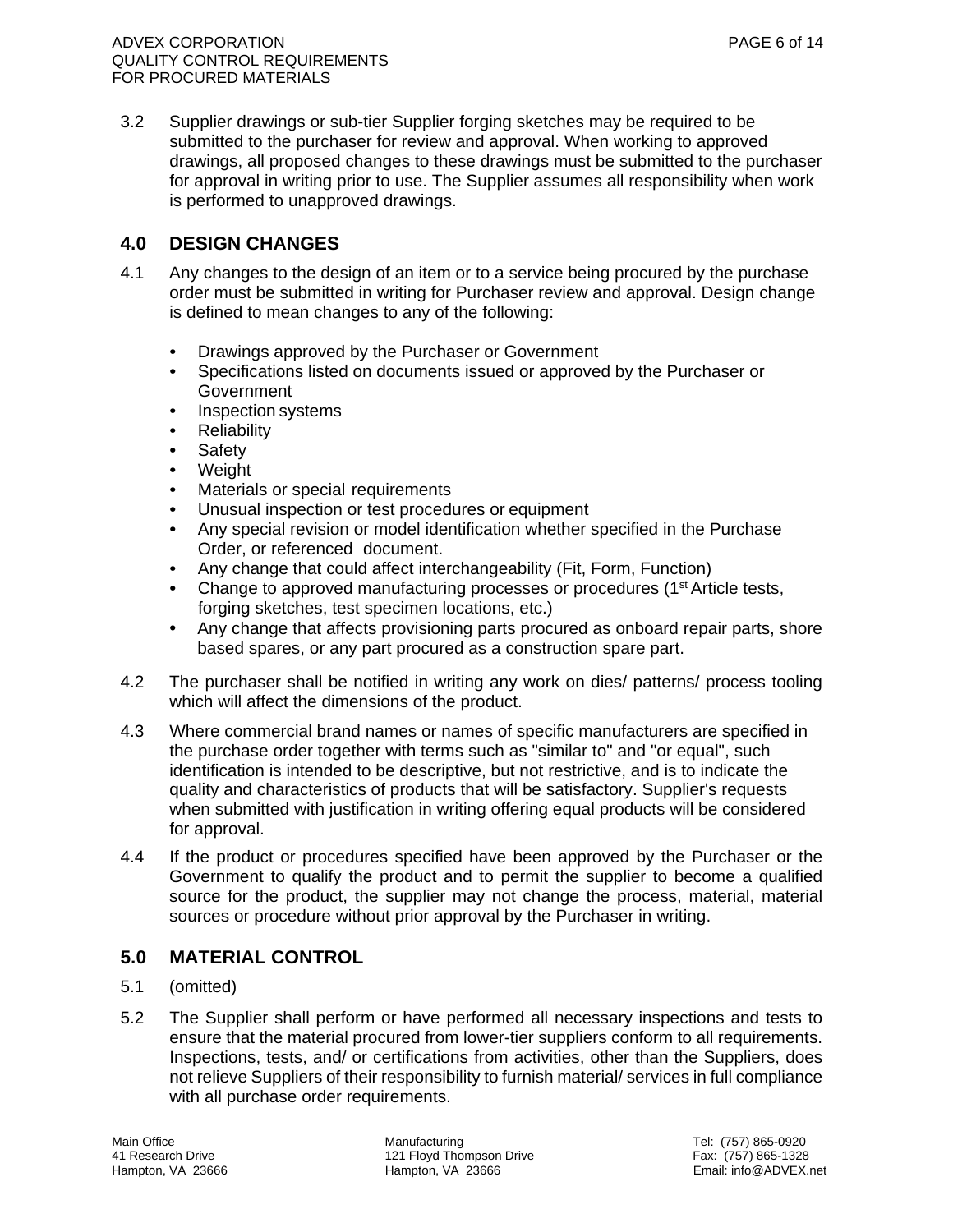- 5.3 The degree of control of sub-tier suppliers shall be dependent on the complexity of the item being purchased and the subtiers quality performance record. Control shall be maintained by one or more of the following:
	- a) Conducting quality audits and source inspections at the subtier facility.
	- b) Performing chemical and mechanical testing, on a sample basis, to confirm reported results on test reports.
	- c) Performing generic alloy identity tests, on a sample basis, to assure the proper alloy is being supplied.
	- d) Utilizing supplier receipt inspection history.
	- e) The seller shall ensure that their sub-tier suppliers are capable of attaining and maintaining a quality system acceptable to the purchaser for supplies and services covered by the purchase order.
- 5.4 Items or material requiring traceability to Objective Quality Evidence (OQE) shall be stored and processed such that positive identity is maintained. Each piece of material shall be individually and permanently identified. During in process manufacturing when individual marking is not practical totes, bags, or boxes identified properly and accompanied by a properly identified process traveler, are a suitable alternative to permanent marking provided the identity is maintained at all times.
- 5.5 Unless the purchase order specifically identifies the area where permanent marking on an item should be applied, it shall be marked in an area that is readily accessible and unlikely to be obliterated during installation.
- 5.6 When material is worked or heat treated, resulting in changes to its mechanical properties, the mechanical properties shall be re-determined and the material shall be uniquely re-identified to provide traceability to the final heat treatment and mechanical properties certified for that material. Furnace charts shall be retained by the supplier, unless otherwise specified, as OQE for audit purposes
- 5.7 Unless specifically authorized in the purchase order, only seamless pipe and tubing shall be used in items/ components supplied. The Supplier's material control system must assure that seamed pipe and tubing is controlled such that it cannot be mixed with seamless pipe and tubing. This material control requirement must be passed on to the Supplier's mill or distribution sources and sub-tier Suppliers.
- 5.8 Permanent marking methods shall be in accordance with MIL-STD-792.
- 5.9 Refer to the applicable DFAR clauses in the terms and conditions of the Purchase Order for restrictions on the use of foreign material.
- **6.0** (omitted)

# **7.0 MANUFACTURING AND SPECIAL PROCESSES**

- 7.1 No welding without prior approval from Advex shall be allowed. After approval, Repair Welding of Base Materials shall be accomplished in accordance with EB Specification 4186.
- 7.2 Repair welding, bonding, or impregnation in excess of that permitted by the basic material specification will not be allowed without prior approval by the Purchaser in writing.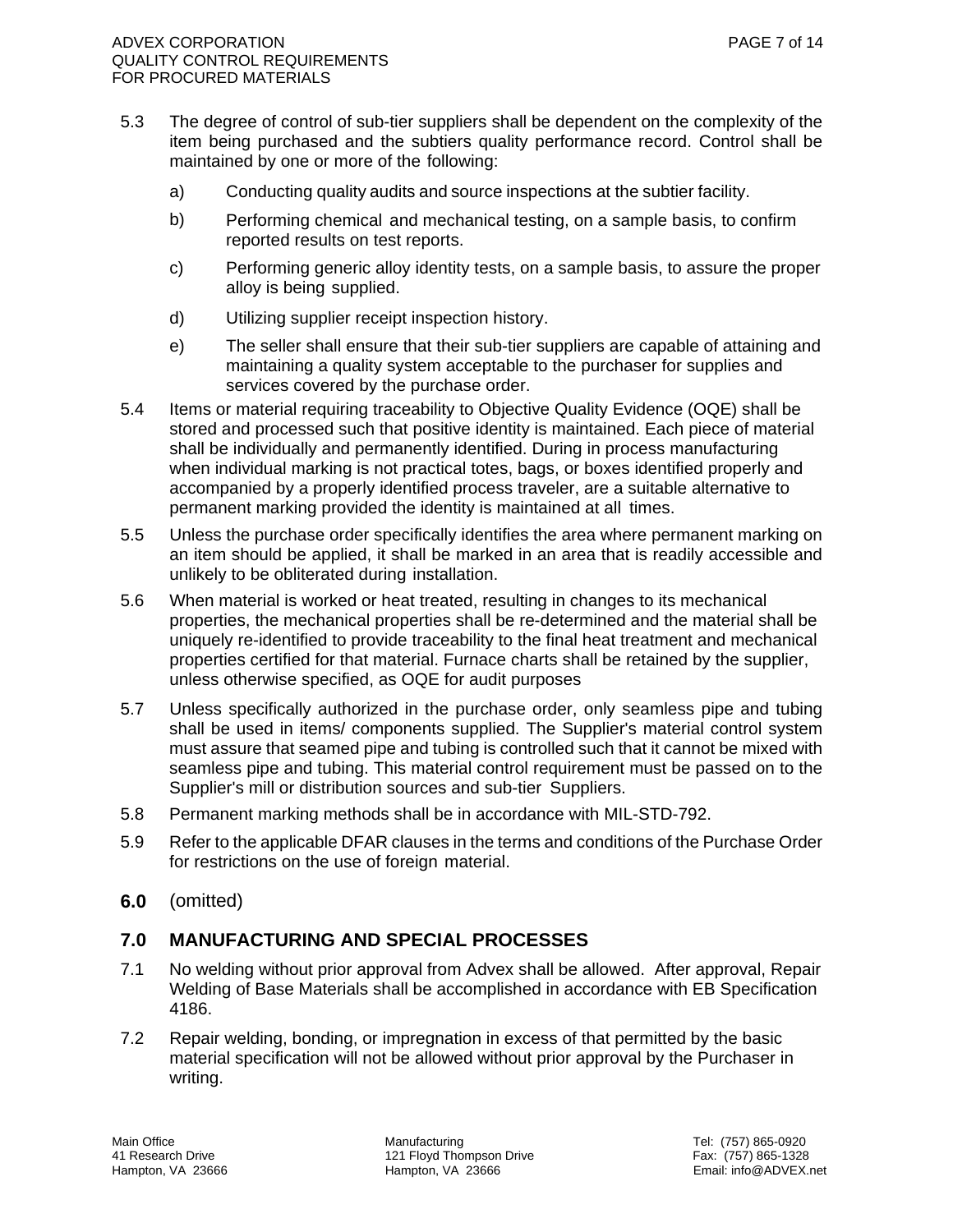- 7.3 When a procedure is required by the purchase order for special processes (e.g. NDT, forging sketches, 1st Article tests, etc.) or for welding (production or repair) for procedure shall be submitted to the Purchaser.
- 7.4 When radiography is required, the Supplier shall review (or have reviewed by a qualified individual) and approve all RT films whether RT was performed by Supplier or a sub-tier Supplier. The Purchaser's approval of the film must be obtained prior to shipment of the item unless authorization to the contrary has been previously granted in writing. Film submitted for approval, including film for all weld repair cycles shall be forwarded to the Purchaser, unless reviewed by the Purchaser's Representative on site. When noted in the purchase order, the film will become the property of the Purchaser.
- 7.5 Forging Suppliers may qualify to be listed on the Approved Forging Supplier List to manufacture products for ultimate delivery to the Purchaser, after demonstrating compliance with supplemental requirements as verified by desktop and on-site evaluations of procedures and operations for the manufacture of forged products. See Appendix E for supplemental requirements for approved forging suppliers.

# **8.0 INSPECTION**

- 8.1 Inspection at Supplier's Plant
	- a) The Purchaser, Government, or Government Representative reserves the right to audit processes and systems and to verify the conformance of the item(s) and services to the purchase order at any location including sub-tier suppliers at any stage of development or manufacture.
	- b) The Supplier shall provide assistance to the Purchaser's or Government's representative during source inspection, audits, or other activities as may be specified by contract. This will include, but not be limited, to the following:
		- (1) Cooperation in establishing dates and times of visits to the plant facilities.
		- (2) Providing requested information, documents, and escorts during audits, surveys, and shop inspections or tours
		- (3) Providing calibrated M&TE to the Purchaser and/or Government representatives to check product compliance.
- 8.2 System 21 Inspection Requirements for Threaded Holes

 Tapped holes and fabricated internal threads shall be inspected IAW System 21 criteria per FED-STD-H28/20B. Inspection shall include use of appropriate size threaded internal functional, fixed limit Go/Not Go gages to verify the final tapped hole thread form. In addition, Go/Not Go cylindrical plug gages shall be used to ensure the threaded hole meets the minor diameter requirements of the threaded hole. Use of an inside micrometer or Intrimik to measure the thread minor diameter in lieu of a cylindrical plug gage is acceptable, but not required.

#### **NOTE:**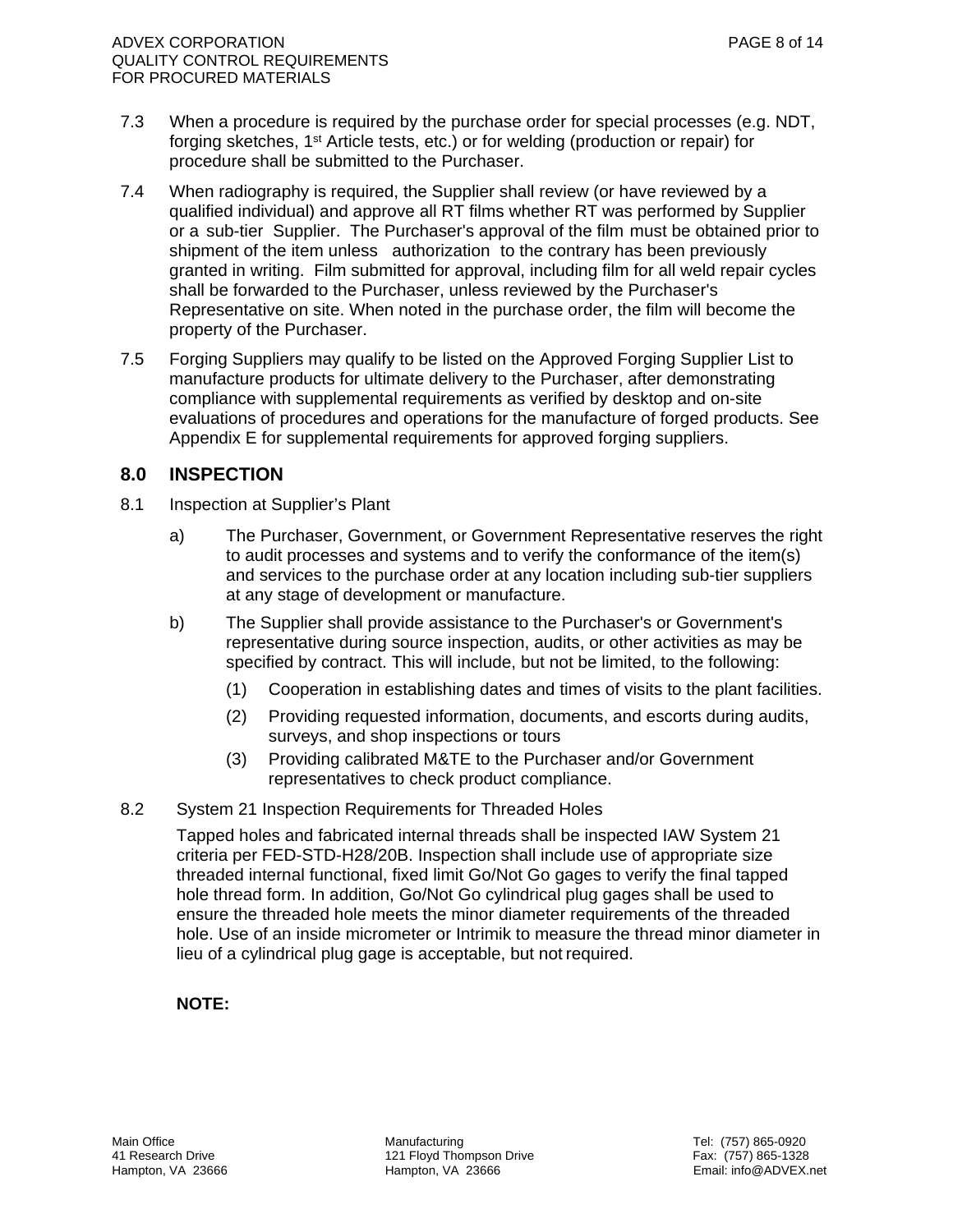Insert threaded Go gage to full thread depth. Insert plain cylindrical plug Go gage to full depth. Not Go thread plug gage shall not enter more than 3 turns. Verify that the number of complete threads meet drawing requirements.

100% inspection of each threaded (tapped) hole shall be performed on items that are specifically identified as requiring System 21 thread inspection on the Electric Boat or Huntington Ingalls Industries - Newport News Shipbuilding drawings or via purchase orders on items that are identified as "SMC CAT: 1". All other applications may be sample inspected, unless otherwise specified by the applicable drawing.

The inspection records shall document accomplishment of the inspection of the threaded (tapped) holes and retained on file. No special OQE is required to be supplied. The Suppliers Certification of Conformance that the material complies with the Purchase Order, Specification and Drawing Requirements is considered to adequately document accomplishment of this inspection.

### **9.0 CORRECTIVE ACTION SYSTEM**

- 9.1 The Supplier must establish and maintain a Corrective Action Reporting System in accordance with the invoked quality requirements. In addition to non-conformances that have an assignable cause, a Corrective Action Report must be issued to internal activities or external Suppliers when the following non-conformances are found:
	- Loss of material traceability or incorrect material.
	- Loss of test records or failure to perform tests.
	- Any nonconformance that becomes repetitive and demonstrates a trend.
- 9.2 The Corrective Action Reporting System must describe the nonconformance, establish the root cause, describe the immediate corrective action and the permanent preventive actions taken to preclude recurrence in the future, and assign individual responsibility to correct the root cause. Pertinent documentation shall be maintained by the Supplier and made available for review by the Purchaser upon request.
- 9.3 In the event non-conformities or latent defects are discovered after delivery and acceptance by the purchaser, the supplier shall provide to the Purchaser, notice and subsequent written documentation (i.e. Letter of Advisement) of the deficient condition in sufficient detail to enable timely action to preclude adverse impact on ship or personnel safety or equipment performance.

#### **MATERIALS MANAGEMENT:**

Advex Corporation 41 Research Drive Hampton, VA 23666

#### **QUALITY DEPARTMENT:**

Advex Corporation 41 Research Drive Hampton, VA 23666

Main Office Manufacturing Tel: (757) 865-0920 41 Research Drive 121 Floyd Thompson Drive 121 Floyd Thompson Drive 121 Research Drive Fax: (757) 865-1328<br>Hampton, VA 23666 Hampton, VA 23666 Hampton, VA 23666 Hampton, VA 23666 Hampton, VA 23666 Hampton, VA 23666 H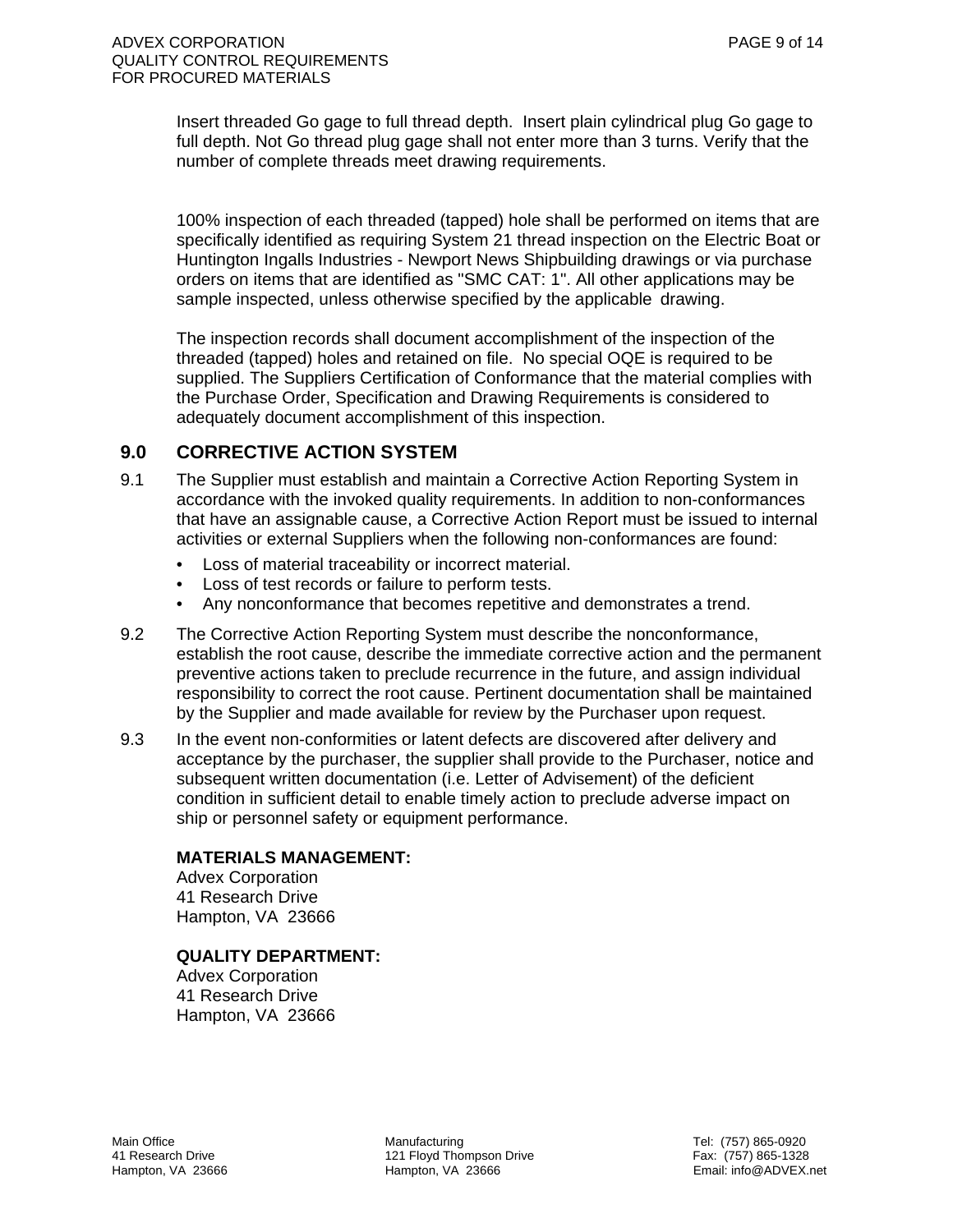# **10.0 AUDITS**

- 10.1 The Supplier shall establish and maintain an internal quality audit program. It is recommended that the Supplier also establish and maintain an external (sub-tier) review and quality audit program. These programs shall be designed and implemented to determine compliance to purchase order requirements.
- 10.2 Both internal and external audits will be preplanned using a checklist of audit elements that are capable of determining if contract requirements can or are being satisfied. An audit report will document the level of compliance found during the audit. Non-conformances will be clearly documented on a Corrective Action Report with required follow-up actions sufficient to determine satisfactory resolution. Records of audits and corrective and preventive actions shall be maintained by the Supplier and made available for review by the Purchaser upon request.
- 10.3 The supplier shall audit their internal quality assurance program and the internal manufacture and/ or process system on a frequency set by procedure to determine compliance to their quality program and the requirements established by this specification.

# **Appendix A** (omitted)

# **Appendix B Contract Compliance and Awareness of Malpractice Prevention**

- 1.0 Scope
	- 1.1 The purpose of this specification is to clarify business ethics and standards of conduct. These guidelines apply to all aspects of work performed by direct Suppliers and their "sub-tier" Suppliers, including manufacturing, inspection, and services.
	- 1.2 All Suppliers providing product or services to Electric Boat Corporation (EBC) are provided the General Dynamics "Blue Book", titled Standards of Business Ethics and Conduct at time of initial purchase order placement. Within this booklet are various topics pertinent to ethics and standards of conduct while doing business with Electric Boat Corporation. Acceptance of purchase orders and, by extension, acceptance of the business ethics and conduct contained within the Blue Book, signifies Supplier's commitment to comply with purchase order (contractual) requirements.

#### 2.0 General

- 2.1 Suppliers (management and employees) are contractually obligated and expected to meet all purchase order requirements. Suppliers are required to inform sub-tier Supplier's hired by the Supplier that they are likewise contractually obligated and expected to meet all purchase order requirements.
- 2.2 Suppliers and sub-tier Suppliers shall be aware and vigilant for Malpractice and Fraud and Falsification (F&F), as it affects contract compliance. All parties associated with product and services destined for ultimate delivery to the Purchaser must be aware that Malpractice and F&F are grave and serious matters. The act of Malpractice or F&F has the potential for severe and costly damages.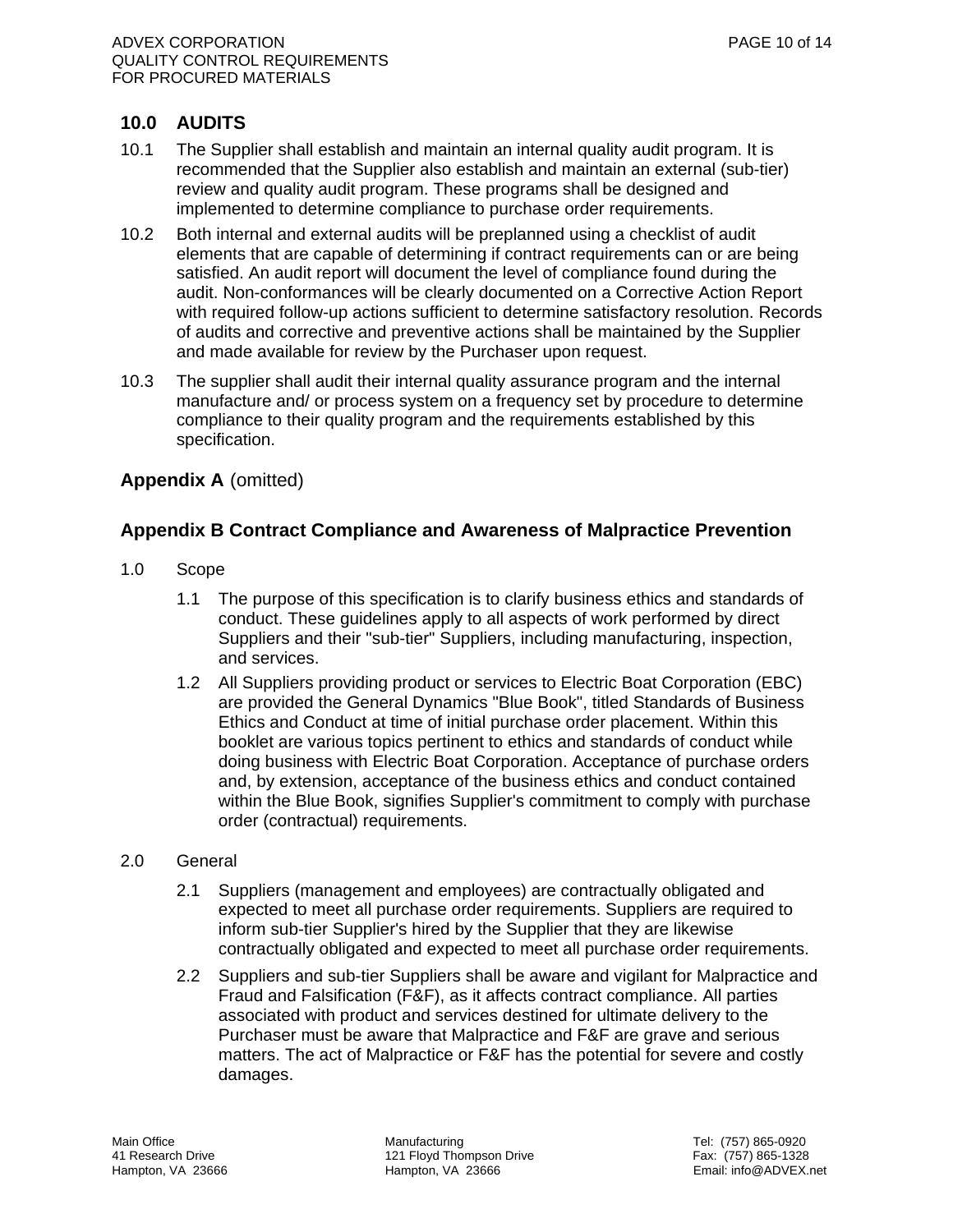- 2.3 It is the responsibility of all parties to avoid the slightest possibility or appearance of impropriety or malpractice and to report known or suspected occurrences to the proper authorities (See 2.6). All personnel working within the program must be aware of malpractice and fraud & falsification, pitfalls that could lead to malpractice and fraud & falsification, methods to eliminate potential situations, and Purchaser expectations of supplier's, their employees, and subcontractors.
- 2.4 Consequences of malpractice and fraud & falsification could involve functional failure of product in operation on land or at sea, causing loss of equipment and life. Consequences also include severe dollar loss to the Purchaser, the Government, and the Supplier due to lengthy investigations, possible disqualification from future contracts, production shutdown, and loss of employment. Acts of malpractice or fraud & falsification will result in purchase order contractual action and will also be subject to federal criminal prosecution for violations of law under Title 18 of the U.S. Code, Chapter 47, Section 1001.
- 2.5 Suppliers must ensure that employees and sub-tier suppliers are provided documentation and information necessary to perform assigned and contracted work correctly. Employees and sub-tier suppliers must follow established work procedures and contract documents to perform best possible effort within the program.
- 2.6 Any party aware of, or having reason to suspect, malpractice or fraud & falsification is obligated to report this violation anonymously or in person to:
	- a) Local Supervision or Management,
	- b) Purchaser Supervision or Management,
	- c) Purchaser Quality Representative,
	- d) Purchaser Buyer, or
	- e) Department of Defense Hotline:
		- telephone (800) 424-9098 or
		- website http:/ /www.dodig.osd.mil/hotline/hotline7.htm
		- email hotline@,dodig.osd.mil or
		- mail to Department of Defense Hotline The Pentagon Washington, DC 20301-1900

 Should such a notification be necessary, information including location, date(s), time, names of people involved, and violation suspected would be most helpful to promote an investigation.

2.7 False allegations of malpractice and fraud & falsification are likewise serious matters and subject to federal investigation and prosecution. It is imperative that persons making allegations be knowledgeable and truthful with the facts and not be with vindictive or spiteful intent.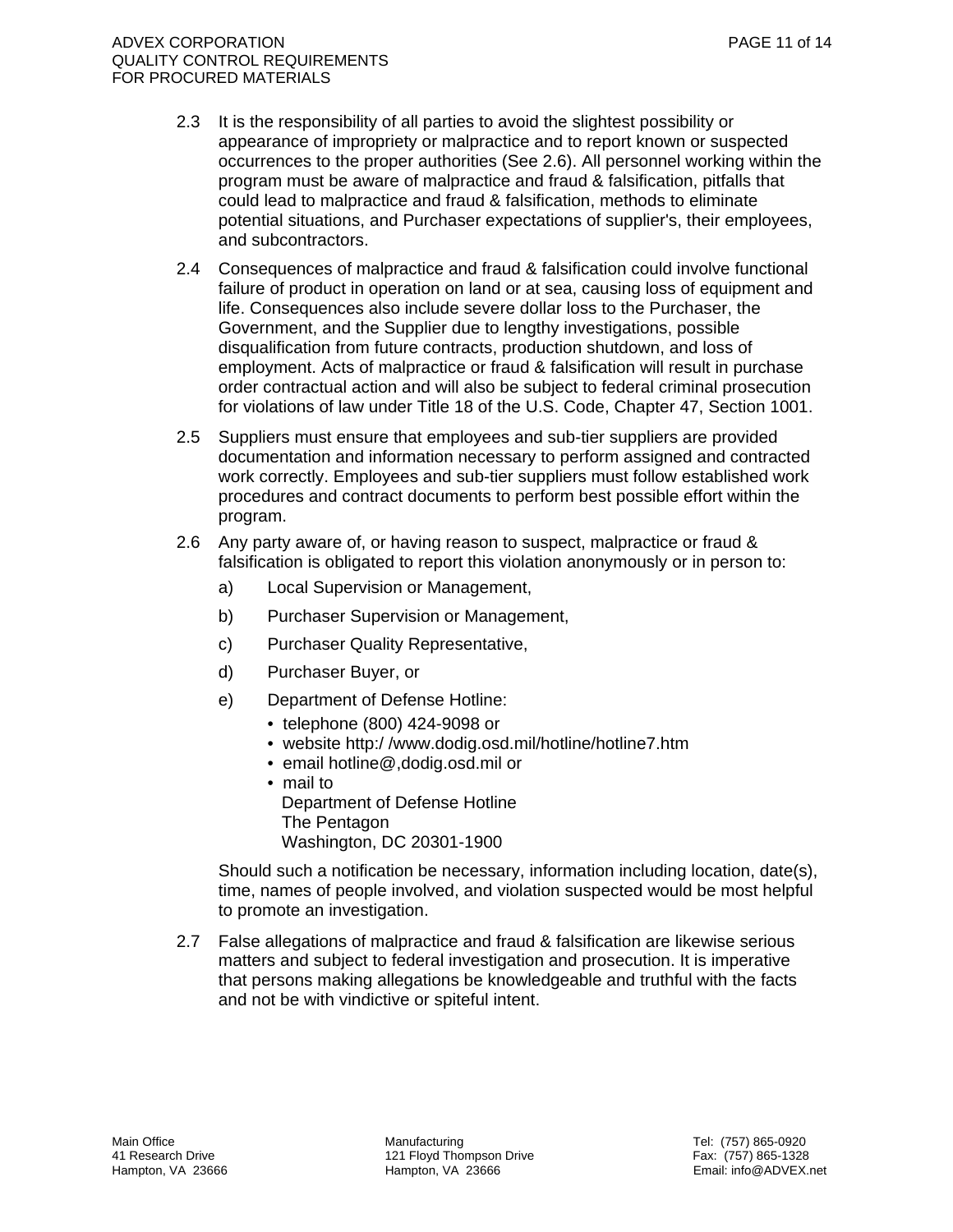#### 3.0 Contract Compliance

- 3.1 To demonstrate contract compliance with this specification, the Supplier is required to perform, and maintain records for, the following:
	- a) Alert all employees to this (Contract Compliance and Awareness of Malpractice Prevention) Appendix during new hire indoctrination.
	- b) Annually provide refresher training to this (Contract Compliance and Awareness of Malpractice Prevention) Appendix for all employees.
	- c) Appendix D is provided as a visible reminder notice, and provides contact information should malpractice or fraud & falsification be observed or suspected. Suppliers are to post this reminder notice in conspicuous and prominent locations throughout the facility, especially work areas, at a minimum rate of one (1) copy for every fifty (50) employees
	- d) Include verification during internal quality audits that malpractice and F&F training is performed and reminder notices are posted.
	- e) Include an awareness in audit requirements that auditors be alert for malpractice and F&F during internal and external quality audits.
	- f) Perform periodic and independent overchecks of final inspections and testing.
	- g) Alert all sub-tier Supplier's of malpractice and F&F by pass down of this specification in supplier purchase orders.
	- h) While performing on-site quality audits at sub-tier Supplier's facilities, confirm and verify sub-tier awareness of malpractice prevention.
- 4.0 Examples of Malpractice and Fraud & Falsification (F&F)
	- Issuing a procedure or instructions known to contain unauthorized deviation(s) to contractual requirements.
	- Knowingly waiving or eliminating a contractual requirement without authority to do so.
	- Deliberately accepting unsatisfactory work.
	- Intentionally performing unacceptable work.
	- Failing to report problems or unsatisfactory conditions in one's own workmanship.
	- Verifying by signature that an action was taken, knowing in fact the action was not taken, or not performing the required checks or verifications to assure the action was taken.
	- Verifying performance of action based on hearsay, not personal observation.
	- Tampering with calibrated instruments to avoid rejection of work.
	- Falsifying dates on records to comply with frequency or deadline requirements.
	- Falsifying data to cover-up a procedure or drawing deviation.
	- Falsifying data to have work accepted, thereby avoiding further work or rework.
	- Concealing or not reporting information on malpractice, fraud, or falsification known to have been committed by others.

**Appendix C** (omitted)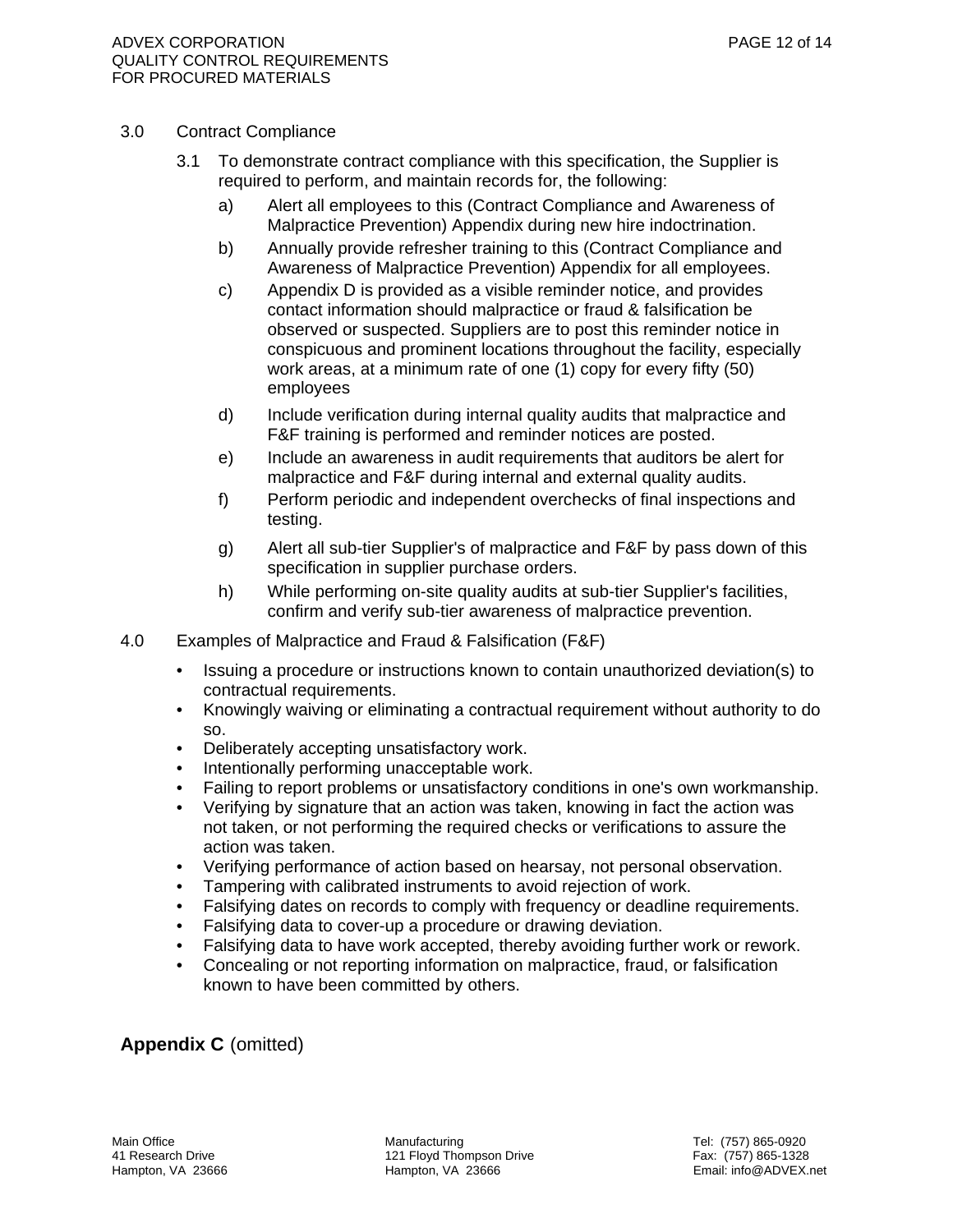# **Appendix D**

# **NOTICE**

Any party aware of, or having reason to suspect, MALPRACTICE OR FRAUD & FALSIFICATION is obligated to report this violation anonymously or in person to:

- a) Company Supervision or Management,
- b) Purchaser Supervision or Management,
- c) Purchaser Quality Representative,
- d) Purchaser Buyer, or
- e) Department of Defense Hotline
	- telephone (800) 424-9098 or
	- website http: //www.dodig.osd.mil/hotline /hotline7.htm
	- email hotline@dodig.osd.mil or
	- mail to: Department of Defense Hotline The Pentagon Washington, DC 20301-1900

Should such a notification be necessary, information including location, date(s), time, names of people involved, and violation suspected would be most helpful to promote an investigation.

# **NOTICE**

Main Office **Manufacturing Manufacturing Manufacturing** Tel: (757) 865-0920 41 Research Drive 121 Floyd Thompson Drive 121 Floyd Thompson Drive 121 Research Drive Fax: (757) 865-1328<br>Hampton, VA 23666 120 Hampton, VA 23666 120 Hampton, VA 23666 120 Hampton, VA 23666 120 Hampton, VA 23666 120